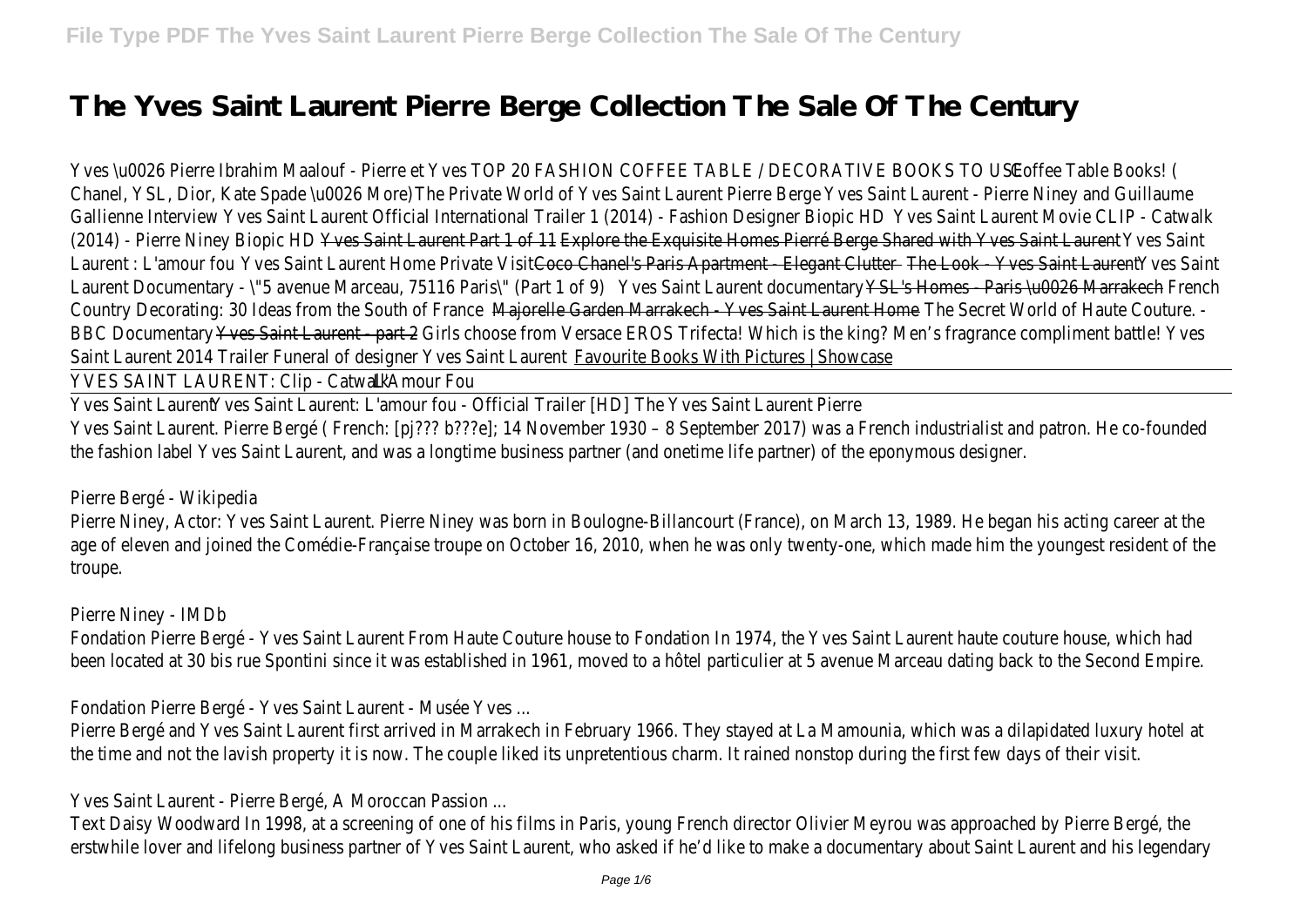couture house.

Banned Documentary of Yves Saint Laurent Is Finally ...

Sale 1209 Collection Yves Saint Laurent et Pierre Bergé. Paris 23 - 25 February 2009. Sale tot

Collection Yves Saint Laurent et Pierre Bergé | Christie's

The disruptive designer of his day, Yves Saint Laurent shook up the serene scene of 1962 with together with his partner, businessman Pierre Bergé. The Left Bank's "little prince of fashion" c French couture he was schooled in - both as designer for Christian Dior and former ...

Yves Saint Laurent Designers Through The Decades | British ...

Yves Henri Donat Mathieu-Saint-Laurent, professionally known as Yves Saint-Laurent, was a French fashion designer who, in 1961, tounded who are founded to the founded his to the founded who in 1961, who is 1961, who is 196 eponymous fashion label. He is regarded as being among the foremost fashion designers in the wrote, "The most consistently celebrated and influential designer of the past twenty-five years couture's rise from its 1960s ashes and with finally rende

Yves Saint Laurent (designer) - Wikipedia

Yves Henri Donat Matthieu Saint Laurent was born on August 1, 1936, in Oran, Algeria, to Charles and Lucienne A up in a villa by the Mediterranean with his two...

Yves Saint Laurent - Life, Fashion & Career - Biography

Discover YSL Beauty by Yves Saint Laurent: makeup, perfume, skincare, nail polish, mens produc products, expert beauty tips & exclusive offers.

YSL Beauty, make up, perfume, skin care, official online ...

Discover the deep, sensual aroma of Yves Saint Laurent Libre Intense, a warm-floral Eau de Par Intense. More full-bodied than its predecessor, Libre, the Libre Intense Eau de Parfum is a rich gourmands and golden ambers.

Yves Saint Laurent Libre Eau de Parfum Intense Spray

PIERRE BERGE has died aged 86. The co-founder of Yves Saint Laurent died in his sleep this mo immense sadness that the Fondation Pierre Bergé - Yves Saint Laurent, Paris and the Fondation founding president Pierre Bergé, which occurred on September 8, 2017, at 5.39 am, at home in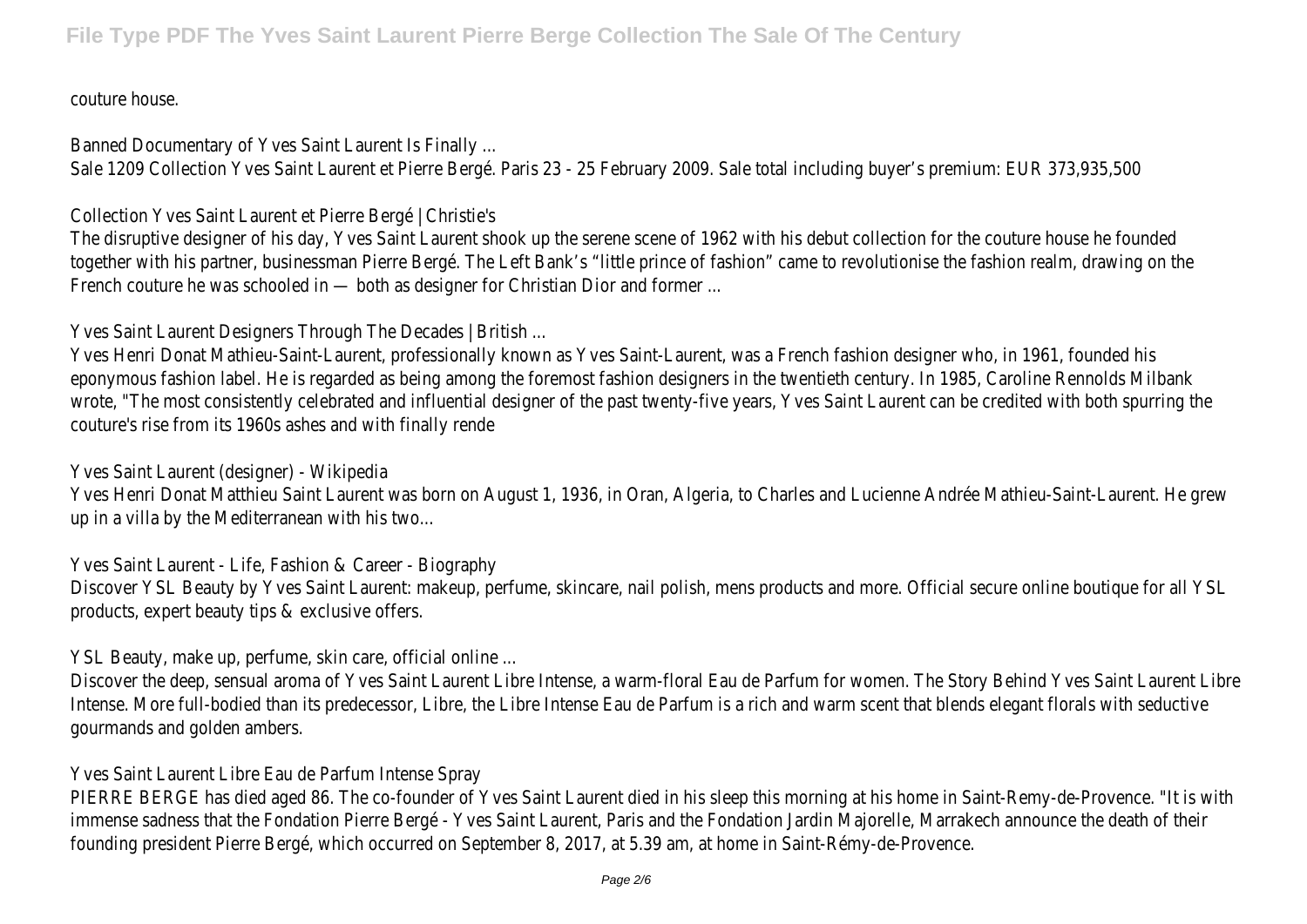Pierre Berge Yves Saint Laurent Has Died | British Vogue

Since its establishment in the 1960s by Saint Laurent himself and his partner, Pierre Berge, the femininity, creating arguably the most famous - and sexiest - suit for women, 'Le Smoking' suit Ballet Russes and Picasso.This retrospective book is a one-of-a-kind complete survey of the for highlighting the inventive character of ...

Yves Saint Laurent: Style: Amazon.co.uk: Bowles, Hamish ...

A look at the life of French designer Yves Saint-Laurent from the beginning of his career in 195 Plot Summary | Add Synopsis

Yves Saint Laurent (2014) - IMDb

Officially, the Fondation Pierre Bergé-Yves Saint Laurent opened its doors in 2004, following Yve couture home since 1974 - he and Bergé had previously resided at 30 Bis Rue Spontini.

Fondation Pierre Bergé-Yves Saint Laurent tour | British Vogue

"Before Marrakech, everything was black," Yves Saint Laurent once said. "This city taught me co ardent inventions." In a private tour of Villa Oasis, the Moroccan second home Saint Laurent sh objets d'art and decor that the designer carefully chose to surround him while he ...

The Inspirations of Yves Saint Laurent - Four Seasons

Pierre Bergé on why Yves Saint Laurent was the last great couturier: 'Turning designers into ro

Pierre Bergé on why Yves Saint Laurent was the last great ...

Yves Henri Donat Mathieu-Saint-Laurent (1 August 1936 – 1 June 2008) known as Yves Saint of the most influential and prolific fashion designers and haute couturiers of the 20th century.

Yves Saint Laurent: A Moroccan Passion: Amazon.co.uk ...

French fashion tycoon Pierre Berge, the brains behind the Yves Saint Laurent empire, has died at country home in Saint-Remy-de- Provence, southern France.

Yves \u0026 Pierre Ibrahim Maalouf - Pierre et Yves TOP 20 FASHION CO FEEE TABLE BODESIOR/ Chanel, YSL, Dior, Kate Spade & POO216 Mont) of Yves Saint Yuas Saint Pieane Berge Pierre Niney and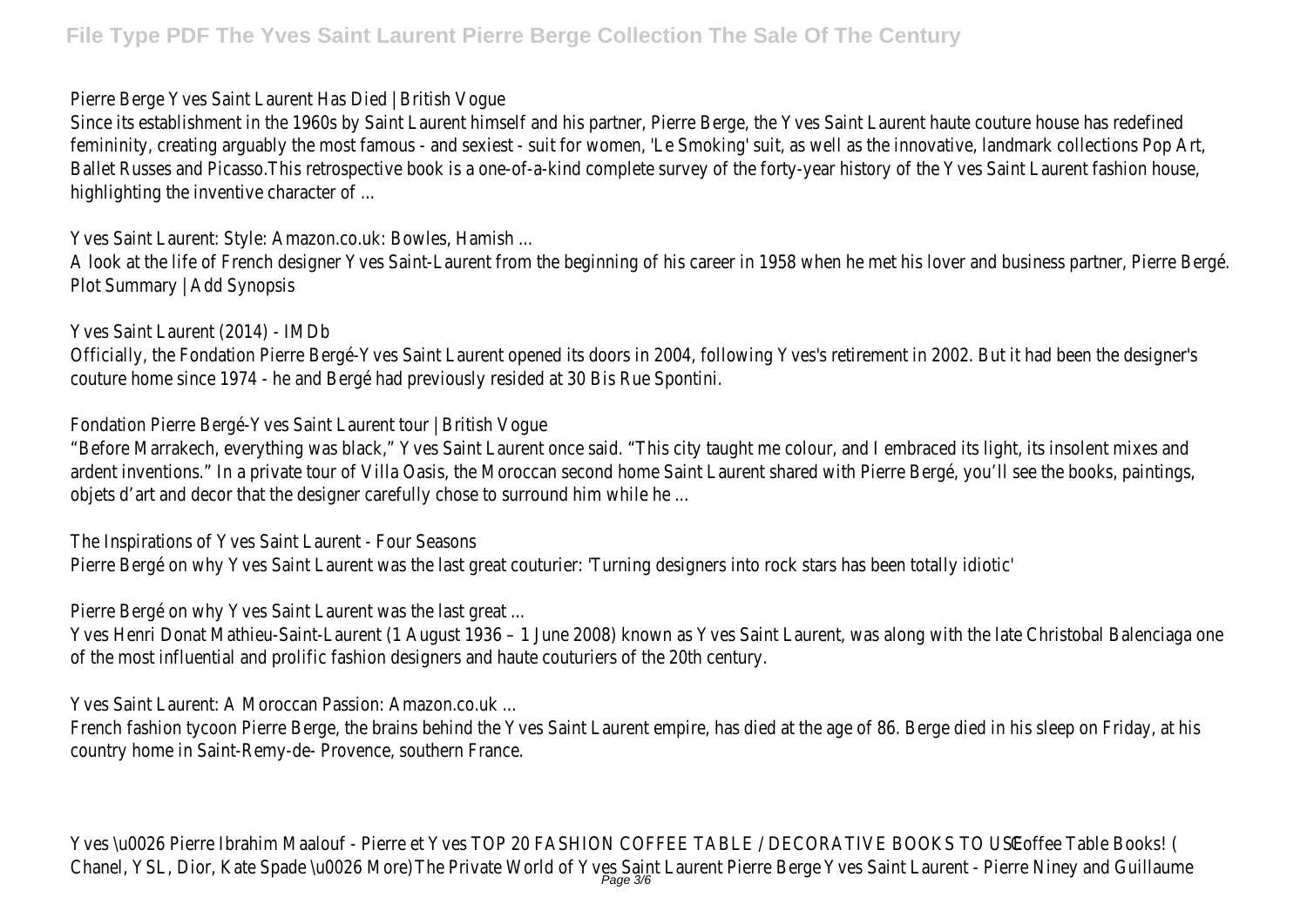Gallienne Interveis Saint Laurent Official International Trailer 1 (2016) Safrashiour Desilvitonie Cloile I (2014) - Pierre Ninew Biopic H Daurent Erakte Chief Exquisite Homes Pierré Berge Sharesd Saint Nye Laurent : L'amous Saint Laurent Home et iChane Visit Paris Apartment de Elegant YClust Saint Laurent Laurent Documentary - \"5 avenue Marcealue SSaint Panist ht Part si hanne Paris Au0026 C Marr Country Decorating: 30 Ideas from the Isouth den Ryance Kech - Yves has bedden Mant I diome aute Co BBC Documents Saint Laure 6th is part 2 from Versace EROS Trifecta! Which is the king? Men's Saint Laurent 2014 Trailer Funeral of designerite Booksin With Pictures | Showcase

YVES SAINT LAURENT: ClipAmGatwalk

Yves Saint Yaese Saint Laurent: L'amour fou The filiones Bailler Lau Dent Pierre Yves Saint Laurent. Pierre Bergé ( French: [pj??? b???e]; 14 November 1930 – 8 September 201 the fashion label Yves Saint Laurent, and was a longtime business partner (and onetime life par

Pierre Bergé - Wikipedia

Pierre Niney, Actor: Yves Saint Laurent. Pierre Niney was born in Boulogne-Billancourt (France), age of eleven and joined the Comédie-Française troupe on October 16, 2010, when he was only troupe.

Pierre Niney - IMDb

Fondation Pierre Bergé - Yves Saint Laurent From Haute Couture house to Fondation In 1974, been located at 30 bis rue Spontini since it was established in 1961, moved to a hôtel particul

Fondation Pierre Bergé - Yves Saint Laurent - Musée Yves ...

Pierre Bergé and Yves Saint Laurent first arrived in Marrakech in February 1966. They stayed a the time and not the lavish property it is now. The couple liked its unpretentious charm. It rain

Yves Saint Laurent - Pierre Bergé, A Moroccan Passion ...

Text Daisy Woodward In 1998, at a screening of one of his films in Paris, young French director erstwhile lover and lifelong business partner of Yves Saint Laurent, who asked if he'd like to ma couture house.

Banned Documentary of Yves Saint Laurent Is Finally ...

Sale 1209 Collection Yves Saint Laurent et Pierre Bergé. Paris 23 - 25 February 2009. Sale tot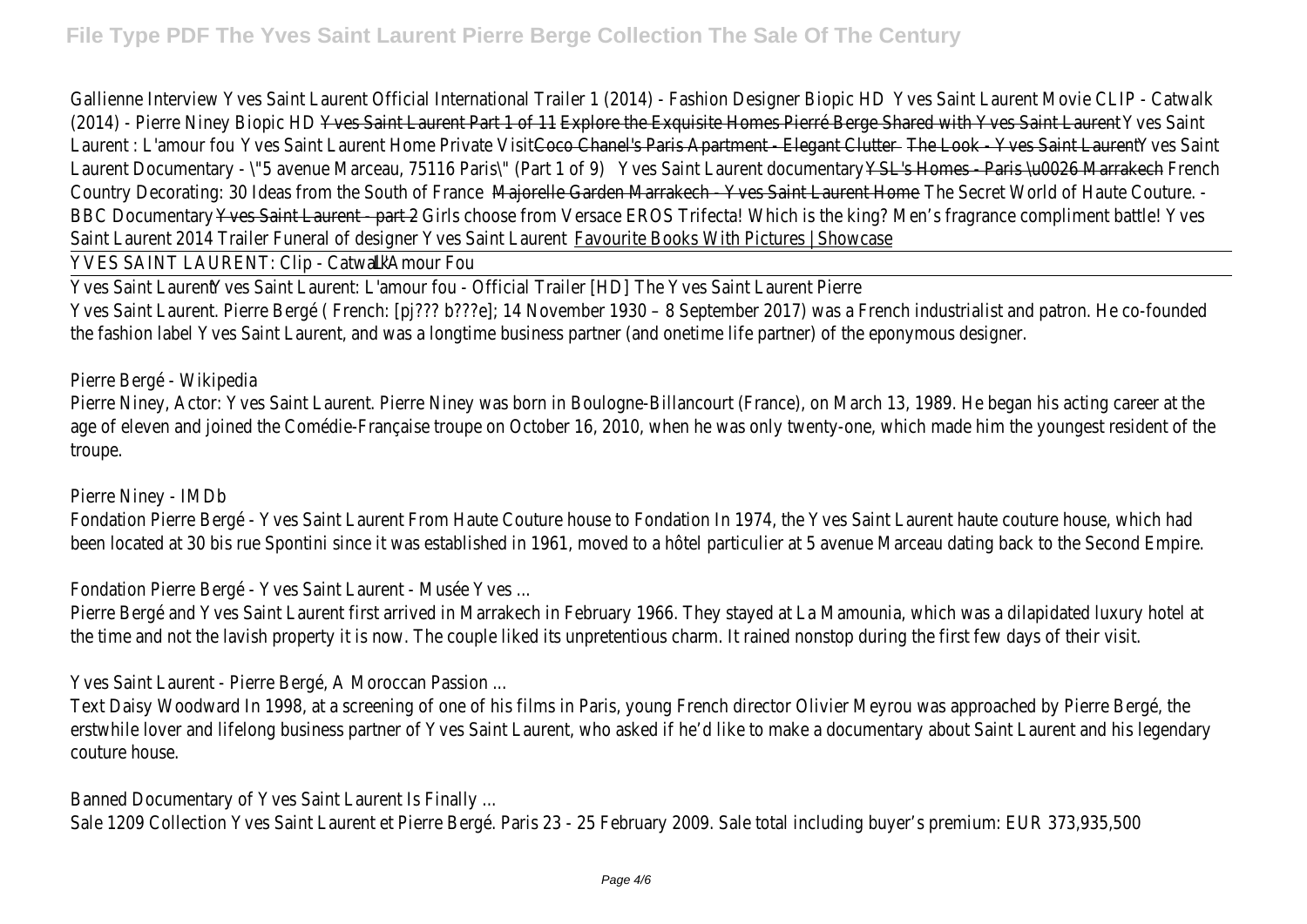Collection Yves Saint Laurent et Pierre Bergé | Christie's

The disruptive designer of his day, Yves Saint Laurent shook up the serene scene of 1962 with together with his partner, businessman Pierre Bergé. The Left Bank's "little prince of fashion" c French couture he was schooled in — both as designer for Christian Dior and former ...

Yves Saint Laurent Designers Through The Decades | British ...

Yves Henri Donat Mathieu-Saint-Laurent, professionally known as Yves Saint-Laurent, was a Fre eponymous fashion label. He is regarded as being among the foremost fashion designers in the wrote, "The most consistently celebrated and influential designer of the past twenty-five years couture's rise from its 1960s ashes and with finally rende

Yves Saint Laurent (designer) - Wikipedia

Yves Henri Donat Matthieu Saint Laurent was born on August 1, 1936, in Oran, Algeria, to Charles and Lucienne up in a villa by the Mediterranean with his two...

Yves Saint Laurent - Life, Fashion & Career - Biography

Discover YSL Beauty by Yves Saint Laurent: makeup, perfume, skincare, nail polish, mens produc products, expert beauty tips & exclusive offers.

YSL Beauty, make up, perfume, skin care, official online ...

Discover the deep, sensual aroma of Yves Saint Laurent Libre Intense, a warm-floral Eau de Par Intense. More full-bodied than its predecessor, Libre, the Libre Intense Eau de Parfum is a rich gourmands and golden ambers.

Yves Saint Laurent Libre Eau de Parfum Intense Spray

PIERRE BERGE has died aged 86. The co-founder of Yves Saint Laurent died in his sleep this mo immense sadness that the Fondation Pierre Bergé - Yves Saint Laurent, Paris and the Fondatior founding president Pierre Bergé, which occurred on September 8, 2017, at 5.39 am, at home in

Pierre Berge Yves Saint Laurent Has Died | British Vogue

Since its establishment in the 1960s by Saint Laurent himself and his partner, Pierre Berge, the femininity, creating arguably the most famous - and sexiest - suit for women, 'Le Smoking' suit Ballet Russes and Picasso.This retrospective book is a one-of-a-kind complete survey of the for highlighting the inventive character of  $...$   $_{\sf Page\,5/6}$